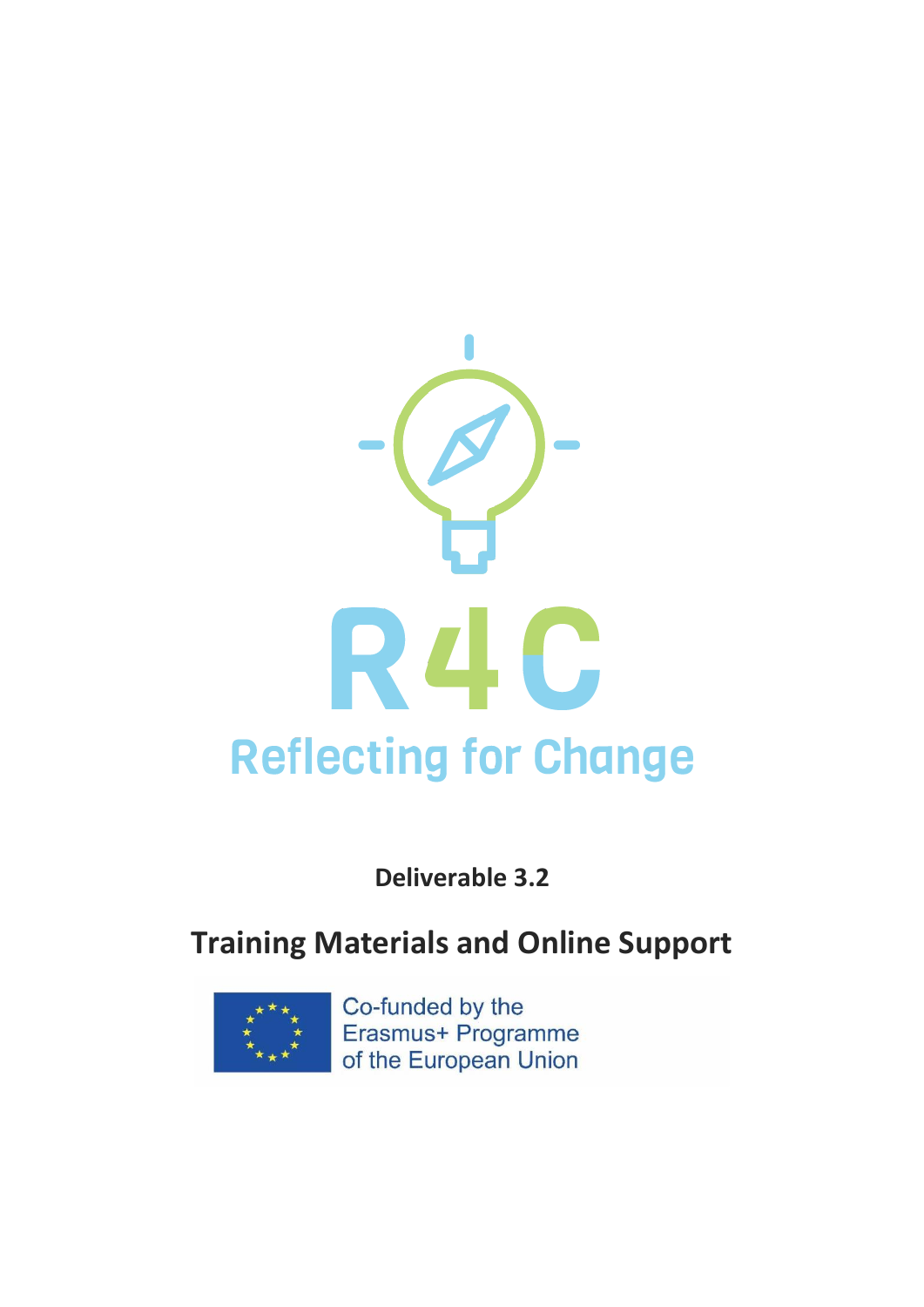| <b>Document Control Page</b>  |                                                                                                                                                                                                                                                                                                                                                          |
|-------------------------------|----------------------------------------------------------------------------------------------------------------------------------------------------------------------------------------------------------------------------------------------------------------------------------------------------------------------------------------------------------|
| WP/Task                       | WP3/T3.3                                                                                                                                                                                                                                                                                                                                                 |
| <b>Title</b>                  | Training Materials and On-line Support                                                                                                                                                                                                                                                                                                                   |
| Due date                      | 30/07/2021                                                                                                                                                                                                                                                                                                                                               |
| <b>Submission</b><br>date     | 30/07/2021                                                                                                                                                                                                                                                                                                                                               |
| <b>Abstract</b>               | This document describes the support materials for the school heads and teachers who<br>were involved in the implementation and validation phase of the project. These<br>materials acted as an implementation guide for the project's pilots in schools. On-line<br>training sessions and on-line support were also offered to the project participants. |
| Author(s)                     | Luca Laszo, Nikos Zygouritsas                                                                                                                                                                                                                                                                                                                            |
| Contributor(s)                | Georgia Fermeli, Flora di Martino, Rossella Parente, Rosa Doran, Maria Luísa Almeida                                                                                                                                                                                                                                                                     |
| Reviewer(s)                   | Sofoklis Sotiriou                                                                                                                                                                                                                                                                                                                                        |
| <b>Dissemination</b><br>level | $\Box$ internal<br>$\boxtimes$ public<br>$\Box$ confidential                                                                                                                                                                                                                                                                                             |

| <b>Document Control Page</b> |            |                    |                                  |  |
|------------------------------|------------|--------------------|----------------------------------|--|
| <b>Version</b>               | Date       | <b>Modified by</b> | <b>Comments</b>                  |  |
| 01                           | 28/06/2021 | <b>ESHA</b>        | 1 <sup>ST</sup> Draft of the TOC |  |
| Final                        | 30/07/2021 | EA                 | <b>Final Version</b>             |  |
|                              |            |                    |                                  |  |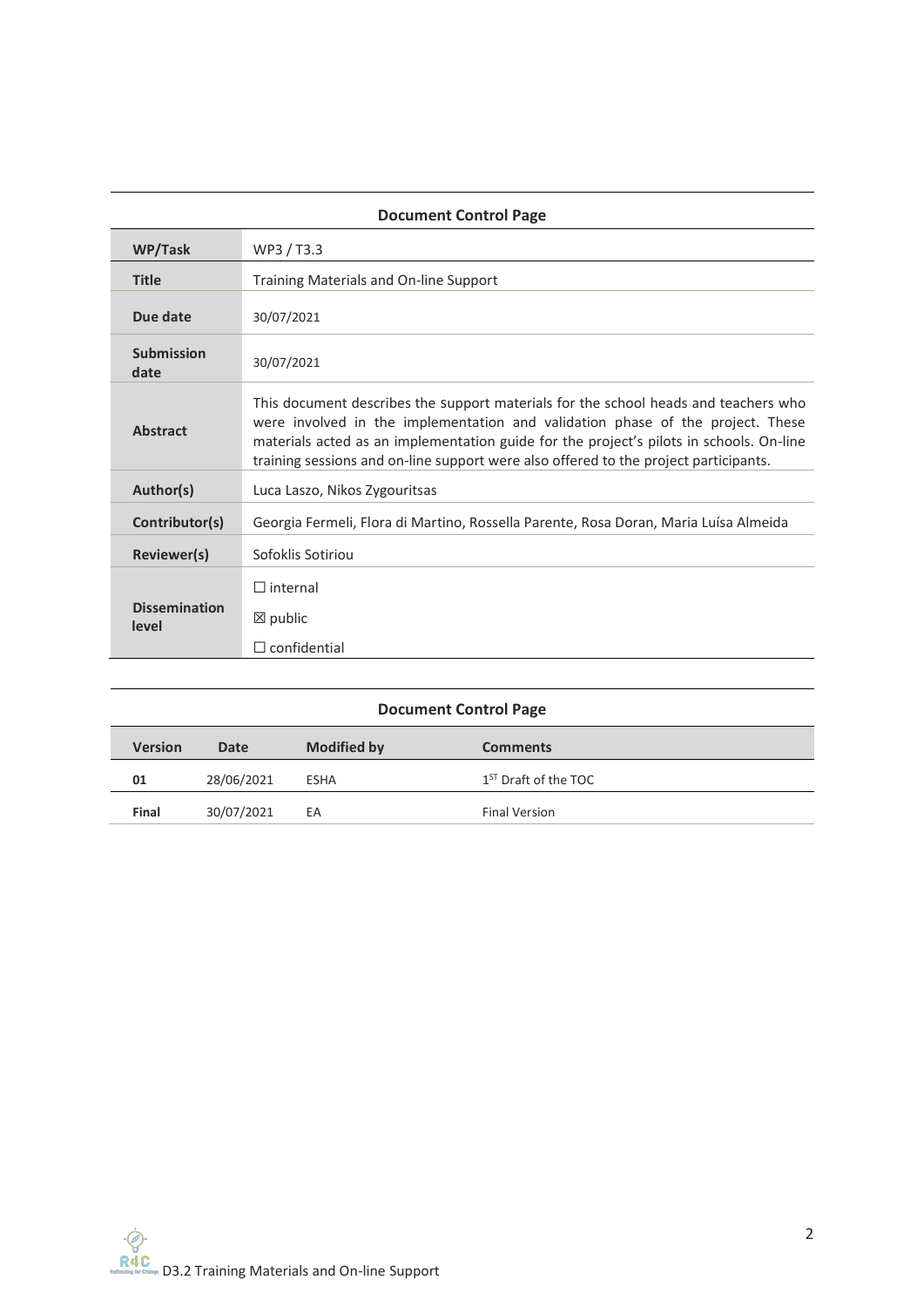## <span id="page-2-0"></span>**Executive summary**

The document presents the support materials for the school heads and teachers who are involved in the implementation and validation phase of the project. These materials act as an implementation guide for the project's pilots in schools. On-line training sessions and on-line support were also offered to the project participants. They include indicative scenarios, guides for the use of the R4C tools and services, and the new opportunities offered through the participation to the R4C school network and services to aggregate and connect content and functionalities customised to the personal needs of different types of users. These materials provide a roadmap on the power of communities that foster innovation in schools. They provide support on collaboration and exchange of ideas and best practices. They also provide support on the characterization of the participating schools and the development of school strategic plans as well as personalized roadmaps for teachers.

The first chapter provides an introduction to the pedagogical framework of the training material.

The second chapter presents the blueprint for the first initiation of the participating teachers to the R4C framework and implementation

The third chapter presents the dedicated material created by the National Coordinators (IEP in Greece, CITTA in Italy and NUCLIO in Portugal) for the different needs of the participating teachers.

The fourth chapter presents the training and support material of the two International Professional Development Courses in July 2020 and in July 2021

The fifth chapter presents the training material from synergies with affiliated projects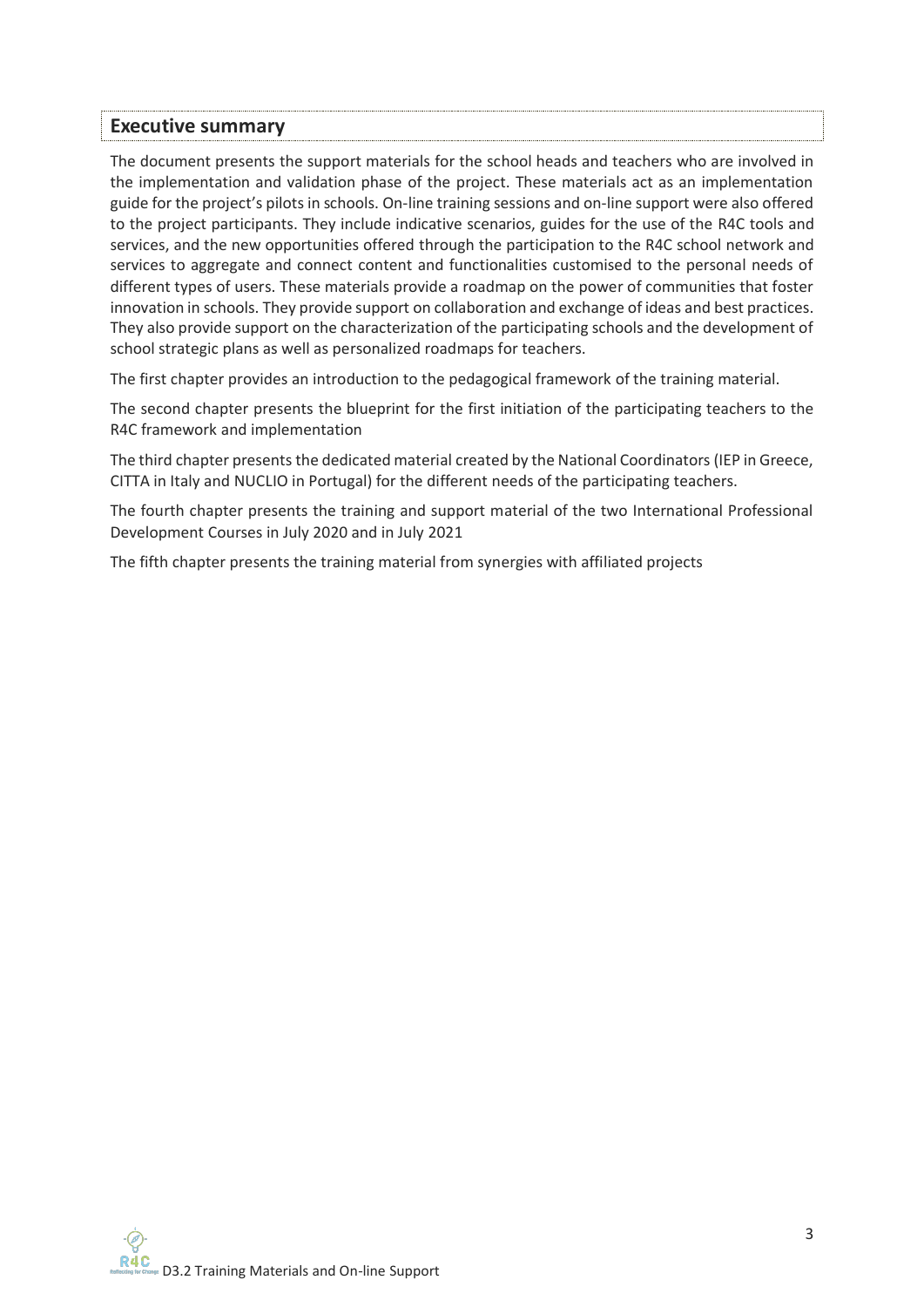<span id="page-3-0"></span>

|                   | <b>Table of contents</b>                                                                                        |    |
|-------------------|-----------------------------------------------------------------------------------------------------------------|----|
|                   | <b>Executive summary</b>                                                                                        | 3  |
| Table of contents |                                                                                                                 | 4  |
| 1.                | Introduction                                                                                                    | 5  |
| 2.                | General Introduction to the R4C framework                                                                       | 6  |
| 2.1               | Open schooling and e-maturity                                                                                   | 6  |
| 2.1.1             | Introduction to the course and the participants                                                                 | 6  |
| 2.1.2             | Understanding the notion and benefits of open schooling and e-maturity                                          | 6  |
| 2.2               | How open your school is?                                                                                        | 6  |
| 2.2.1             | Assessing open schooling practices and obstacles in the participants' schools - the R4C<br>Self Reflection Tool | 6  |
| 2.2.2             | Evaluating inspiring practices from local perspectives                                                          | 6  |
| 2.3               | Promoting change and digital innovation in your school Vision, values and ethos                                 | 6  |
| 2.4               | Developing Digital Literacies                                                                                   | 7  |
| 2.5               | Drivers and risks of change vs. maintaining the status quo                                                      | 7  |
| 3.                | <b>Material from National Coordinators</b>                                                                      | 8  |
| 3.1               | Greece                                                                                                          | 8  |
| 3.2               | Italy<br>8                                                                                                      |    |
| 3.3. Portugal     |                                                                                                                 | 8  |
| 4.                | <b>Material from Summer Schools</b>                                                                             | 11 |
| 4.1               | "Towards an Open and e-Mature School" Summer School 2020                                                        | 11 |
| 4.2               | "Towards an Open and e-Mature School" Summer School 2021                                                        | 11 |
| 5.                | Material from synergies with affiliated projects                                                                | 13 |
| DIMELI4AC         |                                                                                                                 | 13 |
| <b>InSTEAM</b>    |                                                                                                                 | 13 |
| games (rAn)       | Raising awareness about natural disasters through the development of best practices and serious                 | 13 |
| Polar Star        |                                                                                                                 | 14 |
| Space EU          |                                                                                                                 | 14 |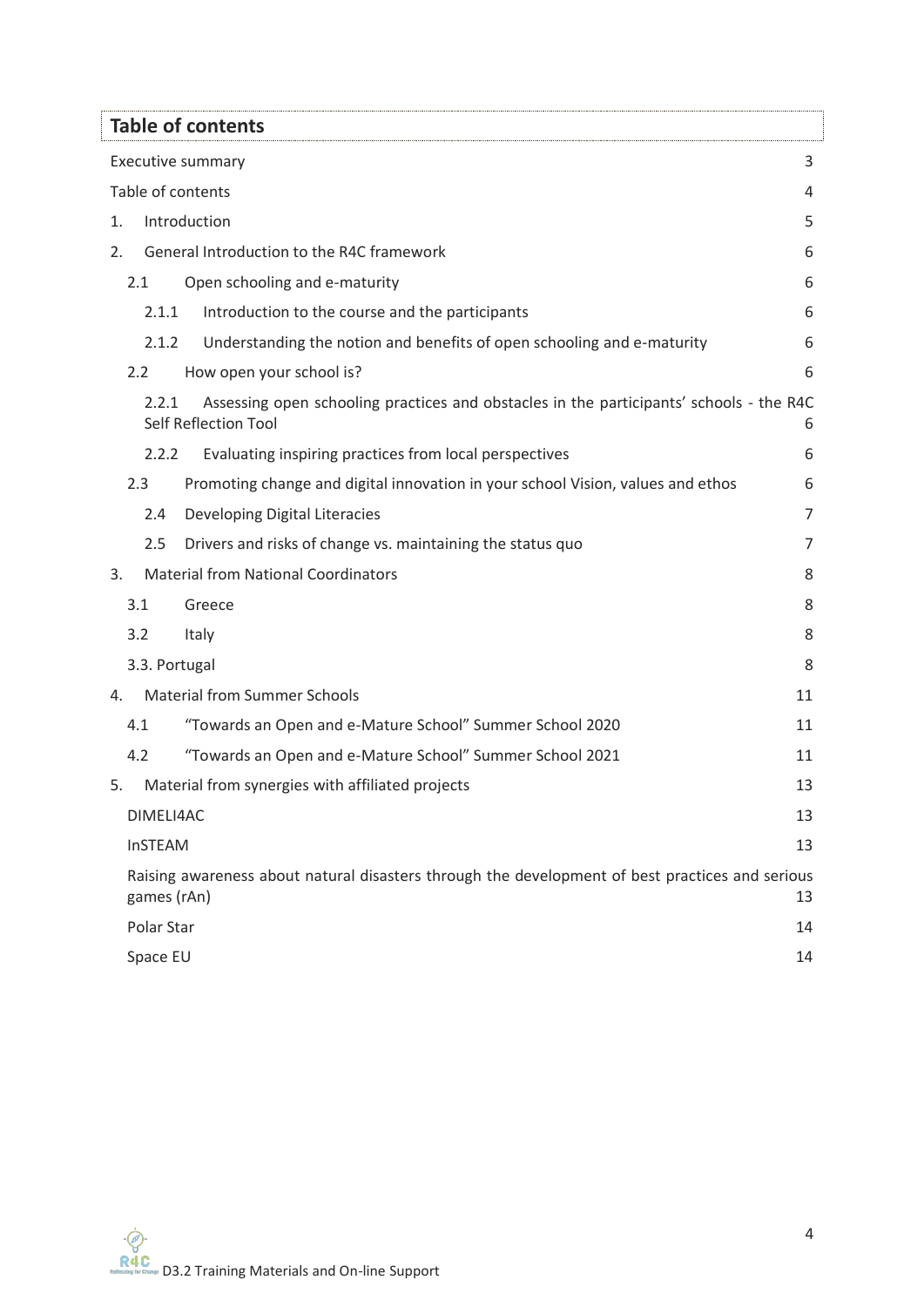# <span id="page-4-0"></span>**1. Introduction**

The training material provides participants, especially school leaders with a powerful framework to transform their school into an open school with special focus on the e-maturity of the institution. This transformation can only take place if a school connects to other schools as well as to the local community, businesses, and non-governmental organisations. Schools can form a hub together, in which they help each other, collect good practices and share their experiences. Such an open and curious environment will support the development of innovative and creative educational activities. The model takes school settings into account and therefore ensures that each school leaders can innovate in a way that is pleasant and suitable for their school.

The training material is built on the notion of open school doors meaning the school being open to welcome external actors, but also that professionals are ready to leave the comfort zone of the school premises, in collaboration with parents, families, local community actors, local businesses, cultural venues and others.

Open schooling, especially in the post-Covid period will encompass a growing level of digital technology use, making it necessary for schools to change their practices, and in the frame of open schooling also collaborate more with the business sector. This needs a high level of awareness of the benefits of digital technologies in all aspects of education in order to promote in all phases. School leaders need to be aware of possibilities and limitations with regard to digital infrastructure, digital teaching and learning platforms, digital devices and associated professional development. Collaboration in the framework of open schooling needs to prioritise the development of the digital confidence and competence of teachers and school leaders for digitally mature schools. This requires the school to become an open and collaborative learning organisations amid wider supportive digitally networked communities. Engaging stakeholders such as businesses, universities, families and youth organisations are crucial in increasing digital maturity, making use of local development opportunities that allow school leaders, teachers, students and parents to shape school and community life. This can help address the barriers to digital technology use for school leaders, teachers, students and families.

The training material will help the participants to:

- Understand the notion of open schooling
- Assess the local benefits and challenges of open schooling
- Design an open schooling project
- Take the leap from thinking about open schooling as a project to open schooling as a mindset
- Understand their own mindset, knowledge and possible prejudices with regards to open schooling partners
- Be able to assess the e-maturity of their school using existing tools and building partnerships with digital companies, providers, etc.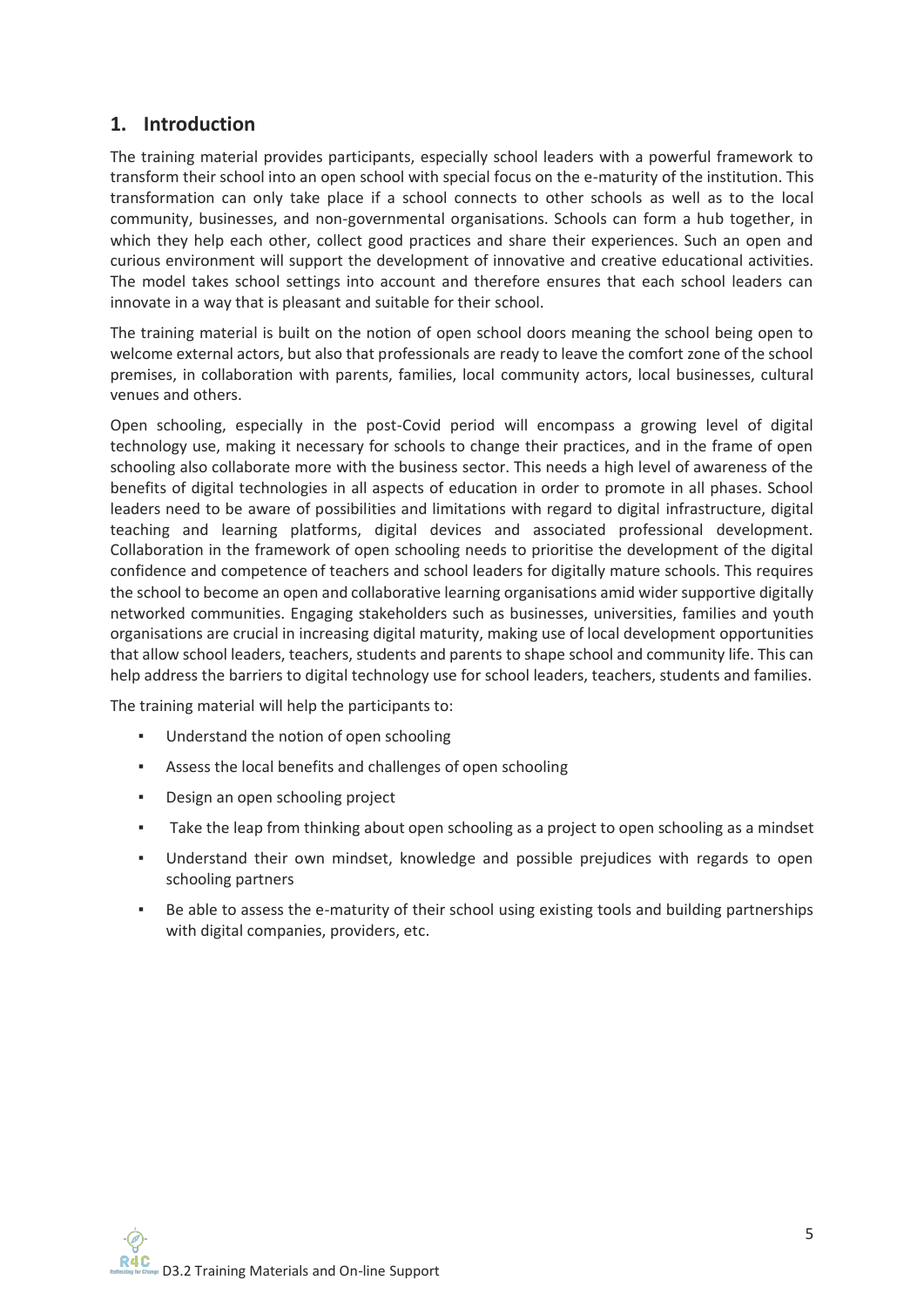# <span id="page-5-0"></span>**2. General Introduction to the R4C framework**

The following constitutes a blueprint for the first initiation of the participating teachers to the R4C framework and implementation

### <span id="page-5-1"></span>**2.1 Open schooling and e-maturity**

#### <span id="page-5-2"></span>**2.1.1 Introduction to the course and the participants**

Participants introduce themselves and discuss their expectations to the training

#### <span id="page-5-3"></span>**2.1.2 Understanding the notion and benefits of open schooling and e-maturity**

To make sure that all participants have the same basic understanding of the key concepts, in this section the following questions are discussed.

- Do you know what open schooling is?
- Has your school ever tried to implement it? If yes, what were the main challenges?
- How do you think open schooling could benefit the (school) community?
- Do you know what e-maturity is?
- Has your school ever tried to implement it? If yes, what were the main challenges?
- How do you think e-maturity could benefit the (school) community?

#### <span id="page-5-4"></span>**2.2 How open your school is?**

#### <span id="page-5-5"></span>**2.2.1 Assessing open schooling practices and obstacles in the participants' schools - the R4C Self Reflection Tool**

In this section the participants receive an Introduction to the R4C Self reflection tool [https://srt.reflecting4change.eu/.](https://srt.reflecting4change.eu/)

#### <span id="page-5-6"></span>**2.2.2 Evaluating inspiring practices from local perspectives**

In this section the participants are introduced to 3 inspiring practices, to help them understand the notion of open schooling and e-maturity through practical examples. During the analysis of these cases participants will also be discussing the issue of localization of practices.

Review of the 3 inspiring cases in the School Innovation Model (Design for Change, ECOWEEK, The Mind and Hand Initiative)

- Could you implement these, or something similar in your own context?
- What aspects of the projects would need to be changed to fit the local needs?
- What do you like/dislike about them?

#### <span id="page-5-7"></span>**2.3 Promoting change and digital innovation in your school Vision, values and ethos**

Build your Digitally Mature School exercise: participants work in groups of 3-4 and build their ideal open school using material available (paper, boxes, building blocks). The artefact should explore the dynamics, issues, challenges, anxieties, etc. of working in an inclusive, digitalised school environment. Participants are asked to plan before they actually build and planning should be based on discussing these factors.

After the artifacts are ready, each group choses a spokesperson to present this, showing all built-in features. Other groups can ask questions for clarification and other group members can add ideas they miss from the presentation.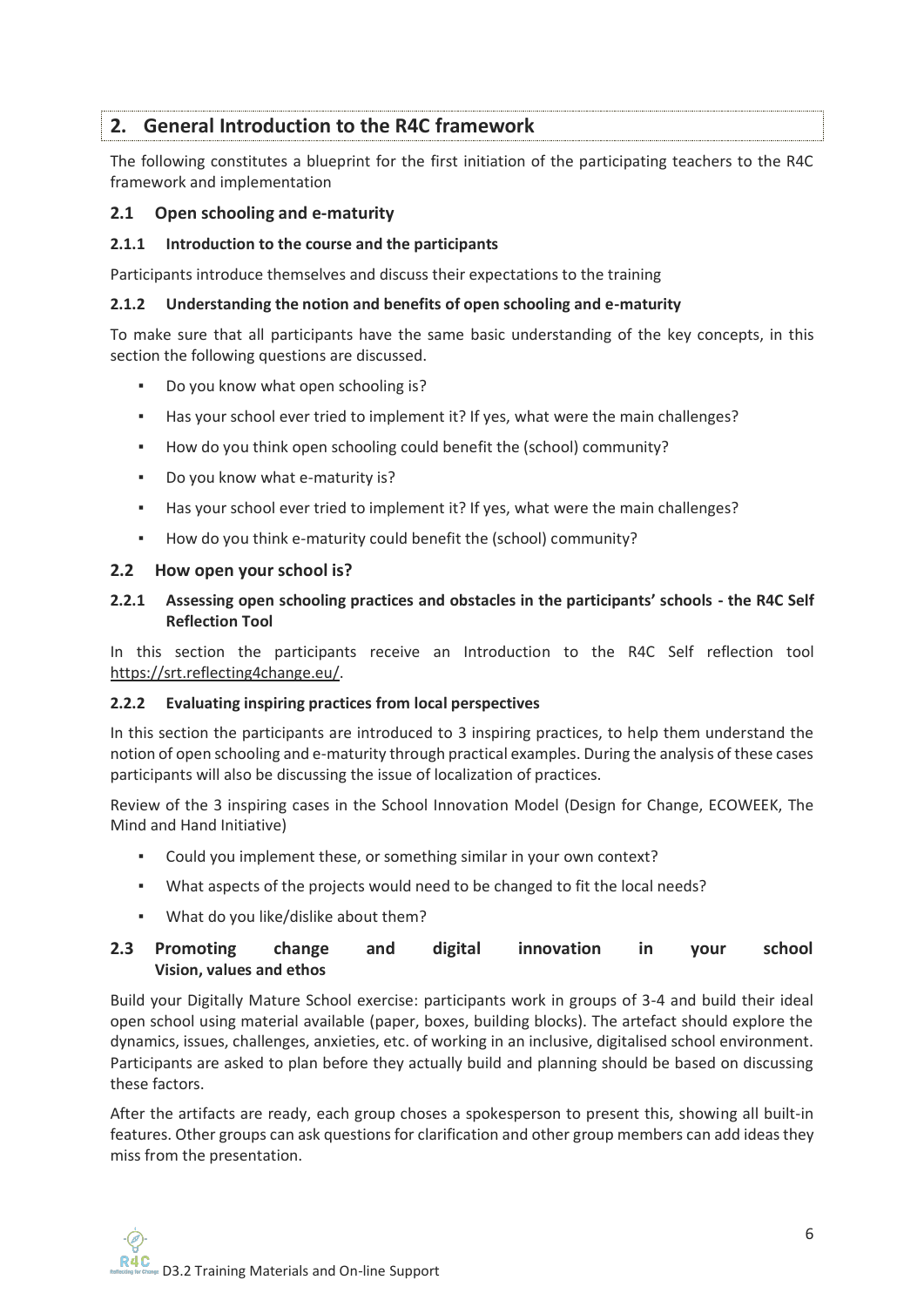After all artefacts are presented, people reflect on learning points supported by the facilitator asking these questions:

- Did anything come as a surprise to you?
- Was there anything in other groups' presentations that you did not think about, but found especially important/inspiring?
- Was there anything you cannot identify, agree with or wouldn't feel comfortable about?
- What is compelling you to make change?
- What are the risks associated with change?
- What are risks associated with maintaining the status quo (i.e. making no change/doing nothing)?
- What vision and values currently underpin the work of the school?
- How will you need to extend/develop these to incorporate work with refugee families?
- Vision and values questions what are the risks of not doing it?
- What time and capacity do you currently have?
- Will you need to create time and resources to help develop your work in this area?

## <span id="page-6-0"></span>**2.4 Developing Digital Literacies**

In this section participants will provide an assessment of their schools current digital literacy status through the discussion of the following questions.

- How confident are school staff in using digital technology, particularly social media, in a) their social lives? b) their professional lives?
- What do you know about working with social media platforms? Thinking about school/parent engagement: What are the potential benefits and affordances? What are the potential drawbacks?
- What steps could you take to exploit the benefits but avoid the draw-backs?
- If you have no 'in-house experts' how could you use your wider school community to help build knowledge and understanding of social media digital communication? How might 'digital champions' in your community help you to develop your communication work?
- In what ways could you use social media to support home/school interaction? Where would it be useful? Where would it not be useful? Who do you need to talk to find out?
- What training or development work will you need to do with school staff and parents to support development in this areas?

#### <span id="page-6-1"></span>**2.5 Drivers and risks of change vs. maintaining the status quo**

To take the first step to realize needs in their own school, participants are invited to reflect on the difference between dream and reality. Compare it to the reality of your current school!

- How could you achieve the dream state?
- What would be the benefits?
- What would be the dangers?
- Who would you need to involve for a successful change?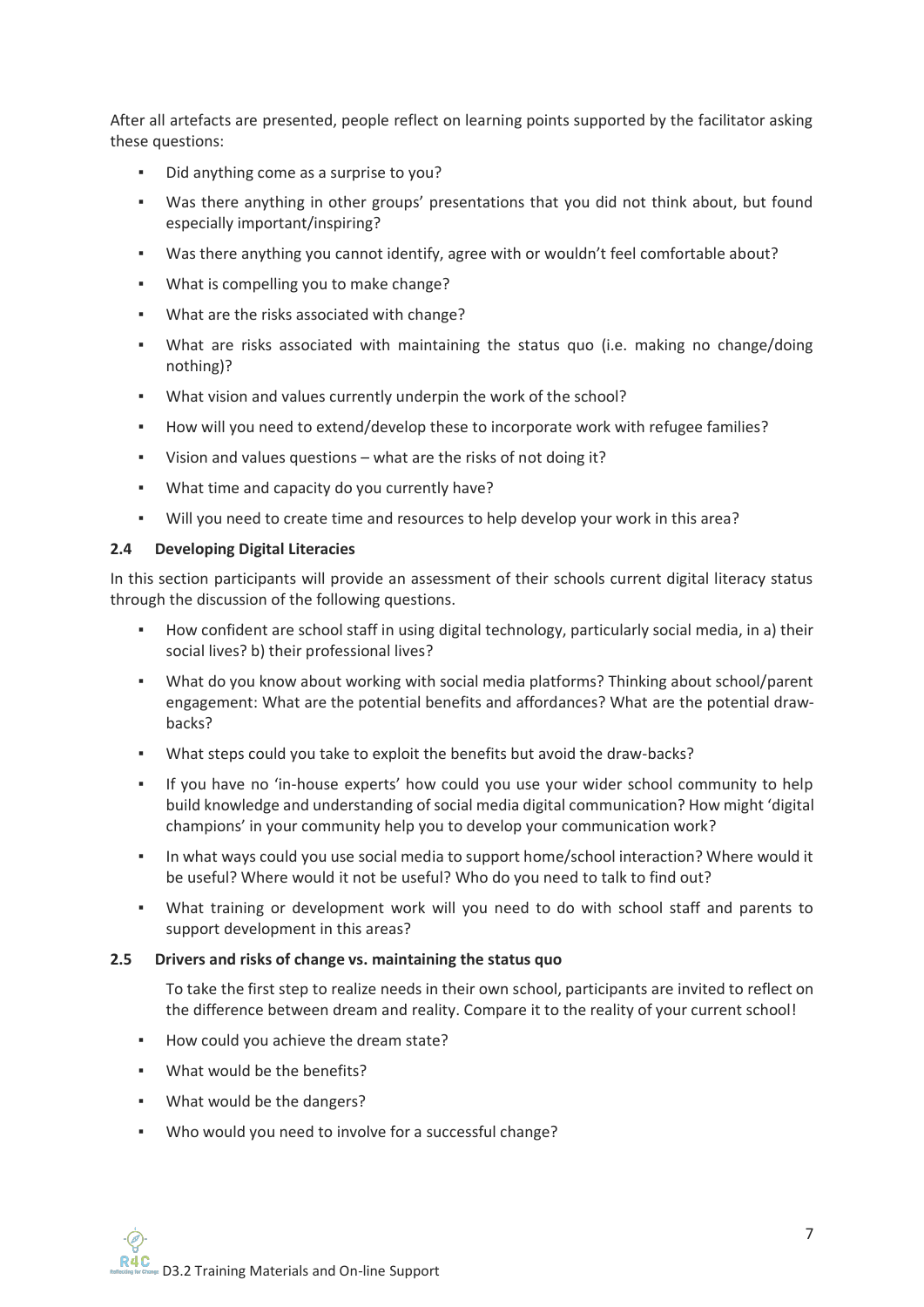# <span id="page-7-0"></span>**3. Material from National Coordinators**

## <span id="page-7-1"></span>**3.1 Greece**

IEP, as a scientific agency that provides support to the Minister of Education, Research and Religious Affairs on issues regarding primary and secondary education, post-secondary education, transition from secondary to higher education, teacher training, student dropout and early school leaving, has a long experience in the areas of Second chance education and in teachers training. IEP acted as the National Coordinator of the R4C implementation activities in Greece mobilizing its active school network. A series of webinars has taken place during the lifespan of the project. In order to support the participating schools, IEP has developed a set of material and guidelines:

- [Introduction to the R4C project](https://drive.google.com/file/d/1or7Znwol9HPp5YwCid_LmqNLqhh6sJcl/view?usp=sharing)
- [Participation in the R4C implementation activities](https://drive.google.com/file/d/13TAy_LawpQSyKd3yAxT9wF7YA8ZLNaec/view?usp=sharing)
- [Timeline of implementation and guideline](https://drive.google.com/file/d/1_T2M7BULTU9uc8W5iH6OXRQD2x9zGbSq/view?usp=sharing)
- [How to use the R4C tools](https://drive.google.com/file/d/1maBxRtupJ-3bNoR-QzOO1tT8k_pRnooa/view?usp=sharing)
- [How to use the R4C community services](https://drive.google.com/file/d/150i3fVGEhVscgcQSqWvOm89chrBnXOn0/view?usp=sharing)
- [How to create online projects](https://drive.google.com/file/d/1K-4IGJlLHyrtgdcwUTGEERSOvOdx7al1/view?usp=sharing)
- [How to use the webservice of IEP](https://drive.google.com/file/d/1GC9fgNvcxCr0PRUaQsVvtm3f0YrZ9W3D/view?usp=sharing)
- [Using STEM to teach mathematics](https://drive.google.com/file/d/12ZvtBwaXYDb7mBtk4M1QpZQPOkVJR4Ml/view?usp=sharing)
- [Using digital tools to organize teaching](https://drive.google.com/file/d/14zhi4iUtoobCoCW8u10bJHfo-y4gKNpC/view?usp=sharing)
- [Digital literacy: tools and best practices](https://drive.google.com/file/d/1WPvmIa4KgucmE7QG5u_e8ZrT5XvztFAS/view?usp=sharing)
- [Dealing with misinformation in social media](https://drive.google.com/file/d/1RIFMJqdhCpll0MpS2b4IPPd8g2ELqnoB/view?usp=sharing)

## <span id="page-7-2"></span>**3.2 Italy**

CITTA with its participation in the project and acting as informal education provider has established a strong network of more than 100 open schools in Italy. In these schools the student's projects are focusing on local needs and challenges and the cooperation with external stakeholders is the norm. In the framework of the project CITTA wants to assess the impact of this school-based culture on school performance and on students learning outcomes. This could have significant added value for the expansion of the network of open schools in Italy. In order to support the participating schools, CITTA has developed a set of material and guidelines:

- **[Reflecting for Change for an open school](https://docs.google.com/presentation/d/1gDaM1lfNPlr8ZoSFiTxMw0JrKc_C9OD6/edit?usp=sharing&ouid=101331448169637779775&rtpof=true&sd=true)**
- [Science Education for All: an active citizenship for social progress](https://drive.google.com/file/d/14fOrSEsLQ95CQqgF9Wu1SHsZpULpOnlB/view?usp=sharing)
- [Innovative ideas for open school projects](https://drive.google.com/file/d/18YOaqeRE6j2rIdNM79fQaUUPLCoCx-Ed/view?usp=sharing)

## <span id="page-7-3"></span>**3.3. Portugal**

The main teacher training was a certified 50 h course which aimed to:

- promote student-centered methodologies;
- introduce inclusion practices;
- support interdisciplinarity in the classroom;
- foster citizen responsibility among teachers;
- develop trainees' technological skills in order to promote technology-enhanced learning;
- help make a group reflection about each school and elaborate a plan of improvements.

The course contemplated 8 online sessions, autonomous work and the implementation of a project with the students.

During the first online sessions, the following topics were addressed and discussed among all participants: IBL (Inquiry Based Learning), Design Thinking, Open Schooling, inclusion and UDL (Universal Design Learning), interdisciplinarity, and citizen responsibility. Some resources were created for this purpose: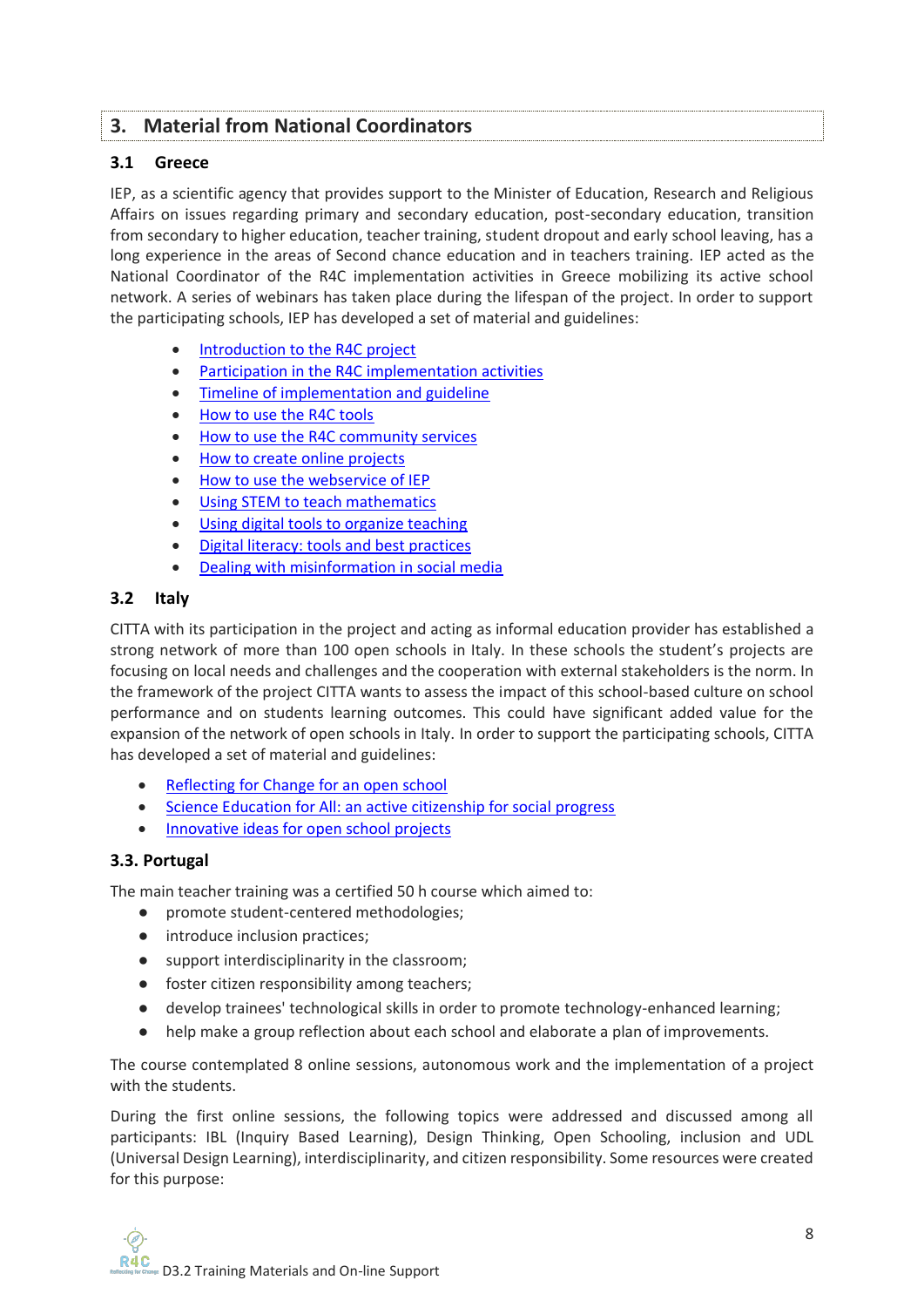- [a presentation](https://drive.google.com/file/d/1yMqBtW9YGxLm6E1zgcV4MC7F1_4d4imx/view?usp=sharing) with an introduction to these themes;
- an **activity** to help introduce teachers to UDL;
- Teachers were asked to prepare a presentation about UDL using this [template.](https://docs.google.com/presentation/d/1pY5jCzLmogKXmrljbhxAAoBO93kUVxF0/edit?usp=sharing&ouid=102566600090073116551&rtpof=true&sd=true)

The sessions that followed allowed teachers to work together in groups and reflect on the way their schools functioned and how their community interacted with their schools. They also created a plan of actions that they considered could improve the way their schools worked. For this purpose, NUCLIO also created some resources and took the opportunity to introduce teachers to different apps that promote the use of digital tools and resources, such as the mentimeter, padlet, miro, google sharing apps:

- Teachers introduced themselves using [Padlet;](https://drive.google.com/file/d/1WsFXEyZY1D0apQVsJ3tOlgiz7GtFF1IK/view?usp=sharing)
- Teachers used Mentimeter to express their [wishes,](https://drive.google.com/file/d/13JovDH1ltTguU1XNR8C1LRQ2XXHfeuN7/view?usp=sharing) [main goals and difficulties,](https://drive.google.com/file/d/15d_cNzxZfOPom1E4O19MdbTXNS4YHAQ2/view?usp=sharing) and their [dreams;](https://drive.google.com/file/d/1owFhmK8lOyYIoITyfkqWbBBlpWkdUBIP/view?usp=sharing)
- [Presentation](https://docs.google.com/presentation/d/1YBeIRaSiaa-iXvprrnFvs7Q2XlwKcSK_/edit#slide=id.p1) explaining the development plans;
- Teachers brainstormed about the development plans using [Miro;](https://miro.com/app/board/o9J_lBqnXoI=/?invite_link_id=564677836277)
- Teachers worked together on a [Google Slides](https://docs.google.com/presentation/d/1oVGk8RoIaLVEkXu_FAn-WEhOJt3qMTK7/edit#slide=id.p1) to reflect about their school community;
- Teachers brainstormed about their school community using [Google Slides;](https://docs.google.com/presentation/u/0/d/1l2YIAxYiPiH372ZapRfxWCMrx8SpLsf1/edit?fromCopy=true)

These actions were aimed to support the materialization of the schools' development plans and to enrich the process of self reflection of the school. It also had the purpose to help teachers mix the integration of innovative models to interact with the students and facilitate learning while working at a distance with them.

As part of the training course, teachers had to develop projects with their students, putting into practice the methodologies and approaches discussed at the beginning of the course. NUCLIO created [a template](https://docs.google.com/document/d/1rkNWTo9LNSAehrxO7WK7FGnc4cKYdr5U/edit) for the teachers to give to the students so they could report on their projects.

The last sessions were dedicated to the teachers' presentations of their projects with the students and the sharing of experiences.

Students' projects were dedicated to the engagement of the community and students learned to use the Design Thinking methodology, with the support of their teachers and using digital tools, in order to materialize their community projects.

NUCLIO also promoted a short teacher training of 6 hours, divided into two sessions spaced in time. The first session had teachers reflect on their schools and community, and discuss possible actions that could be taken to improve the status. Teachers tried to materialize some changes and conduct some projects with students and were able to share their experiences in the second session.

LINKS

Link to the description of the main teacher training course on NUCLIO's site

<https://nuclio.org/oficina-de-formacao-professores-e-alunos-do-sec-xxi-2021/>

Link to the description of the short teacher training course on NUCLIO's site

<https://nuclio.org/acao-de-curta-duracao-reflecting-for-change-design-thinking-na-educacao/>

Link to the first session presentation

[https://drive.google.com/file/d/1yMqBtW9YGxLm6E1zgcV4MC7F1\\_4d4imx/view?usp=sharing](https://drive.google.com/file/d/1yMqBtW9YGxLm6E1zgcV4MC7F1_4d4imx/view?usp=sharing)

Link to UDL activity:

<https://graasp.eu/s/av46gg>

Link to UDL template presentation PPT: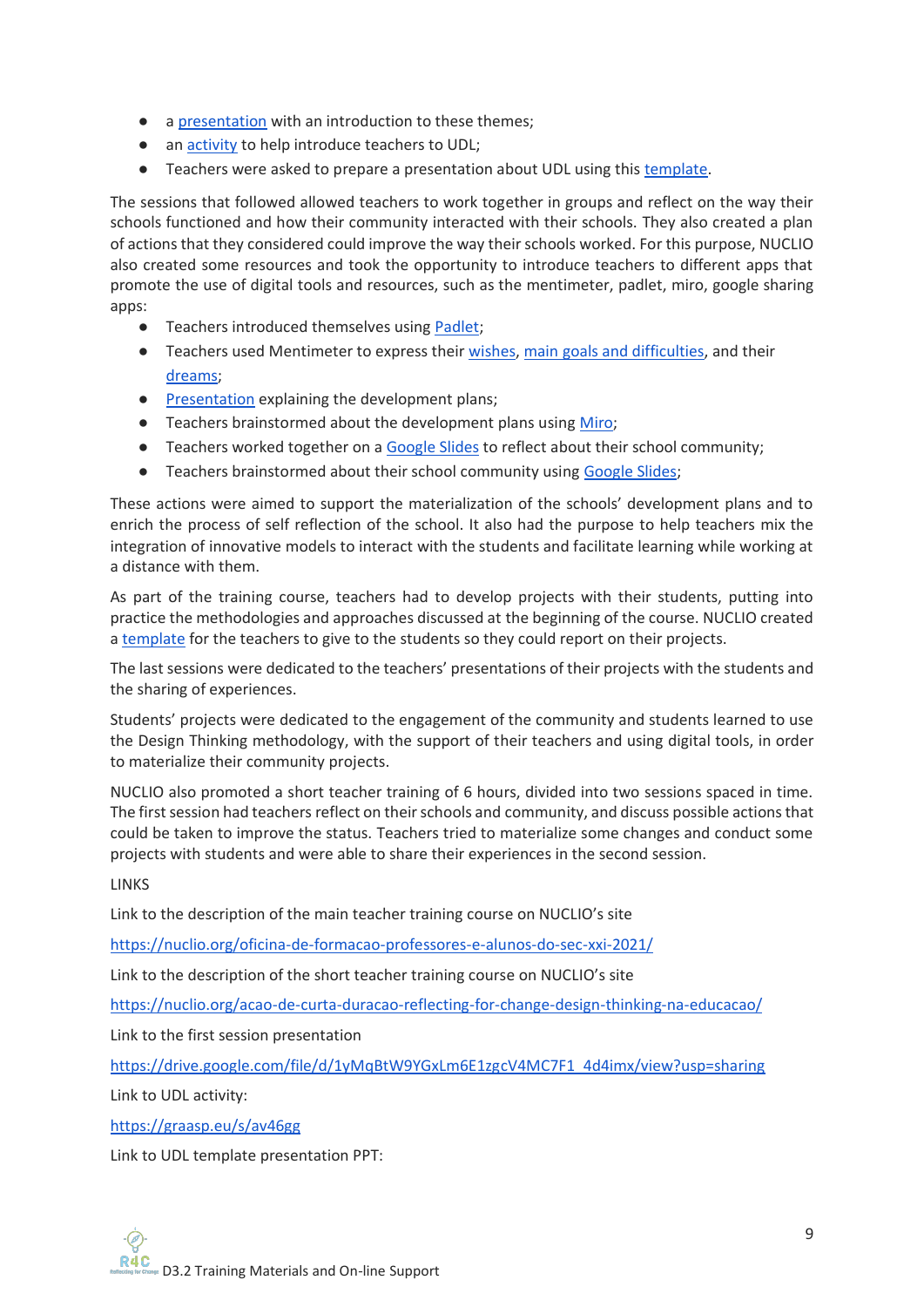[https://docs.google.com/presentation/d/1pY5jCzLmogKXmrljbhxAAoBO93kUVxF0/edit?usp=sharing](https://docs.google.com/presentation/d/1pY5jCzLmogKXmrljbhxAAoBO93kUVxF0/edit?usp=sharing&ouid=102566600090073116551&rtpof=true&sd=true) [&ouid=102566600090073116551&rtpof=true&sd=true](https://docs.google.com/presentation/d/1pY5jCzLmogKXmrljbhxAAoBO93kUVxF0/edit?usp=sharing&ouid=102566600090073116551&rtpof=true&sd=true)

Teachers were invited to introduce themselves using padlet

<https://drive.google.com/file/d/1WsFXEyZY1D0apQVsJ3tOlgiz7GtFF1IK/view?usp=sharing>

Each teacher had the opportunity to manifest their wishes and views individually using mentimenter

[https://drive.google.com/drive/folders/1lGLLisp65Pkw53mCum6uw\\_XWbl1az7ng](https://drive.google.com/file/d/13JovDH1ltTguU1XNR8C1LRQ2XXHfeuN7/view?usp=sharing)

Their main objectives and difficulties

[https://drive.google.com/file/d/15d\\_cNzxZfOPom1E4O19MdbTXNS4YHAQ2/view?usp=sharing](https://drive.google.com/file/d/15d_cNzxZfOPom1E4O19MdbTXNS4YHAQ2/view?usp=sharing)

Their dreams

<https://drive.google.com/file/d/1owFhmK8lOyYIoITyfkqWbBBlpWkdUBIP/view?usp=sharing>

Development Plans Explanation

[https://docs.google.com/presentation/d/1YBeIRaSiaa-iXvprrnFvs7Q2XlwKcSK\\_/edit#slide=id.p1](https://docs.google.com/presentation/d/1YBeIRaSiaa-iXvprrnFvs7Q2XlwKcSK_/edit#slide=id.p1)

Google Slides: My school community - A minha comunidade escolar

[https://docs.google.com/presentation/d/1oVGk8RoIaLVEkXu\\_FAn-WEhOJt3qMTK7/edit#slide=id.p1](https://docs.google.com/presentation/d/1oVGk8RoIaLVEkXu_FAn-WEhOJt3qMTK7/edit#slide=id.p1)

Exemple for the MIRO board - Brain Storming on the materialization of the development plan

[https://miro.com/app/board/o9J\\_lBqnXoI=/?invite\\_link\\_id=564677836277](https://miro.com/app/board/o9J_lBqnXoI=/?invite_link_id=564677836277)

Brain Storming for Reflection on my Community (schools worked in groups)

[https://docs.google.com/presentation/u/0/d/1l2YIAxYiPiH372ZapRfxWCMrx8SpLsf1/edit?fromCopy=](https://docs.google.com/presentation/u/0/d/1l2YIAxYiPiH372ZapRfxWCMrx8SpLsf1/edit?fromCopy=true) [true](https://docs.google.com/presentation/u/0/d/1l2YIAxYiPiH372ZapRfxWCMrx8SpLsf1/edit?fromCopy=true)

Design Thinking Template for Students

<https://docs.google.com/document/d/1rkNWTo9LNSAehrxO7WK7FGnc4cKYdr5U/edit>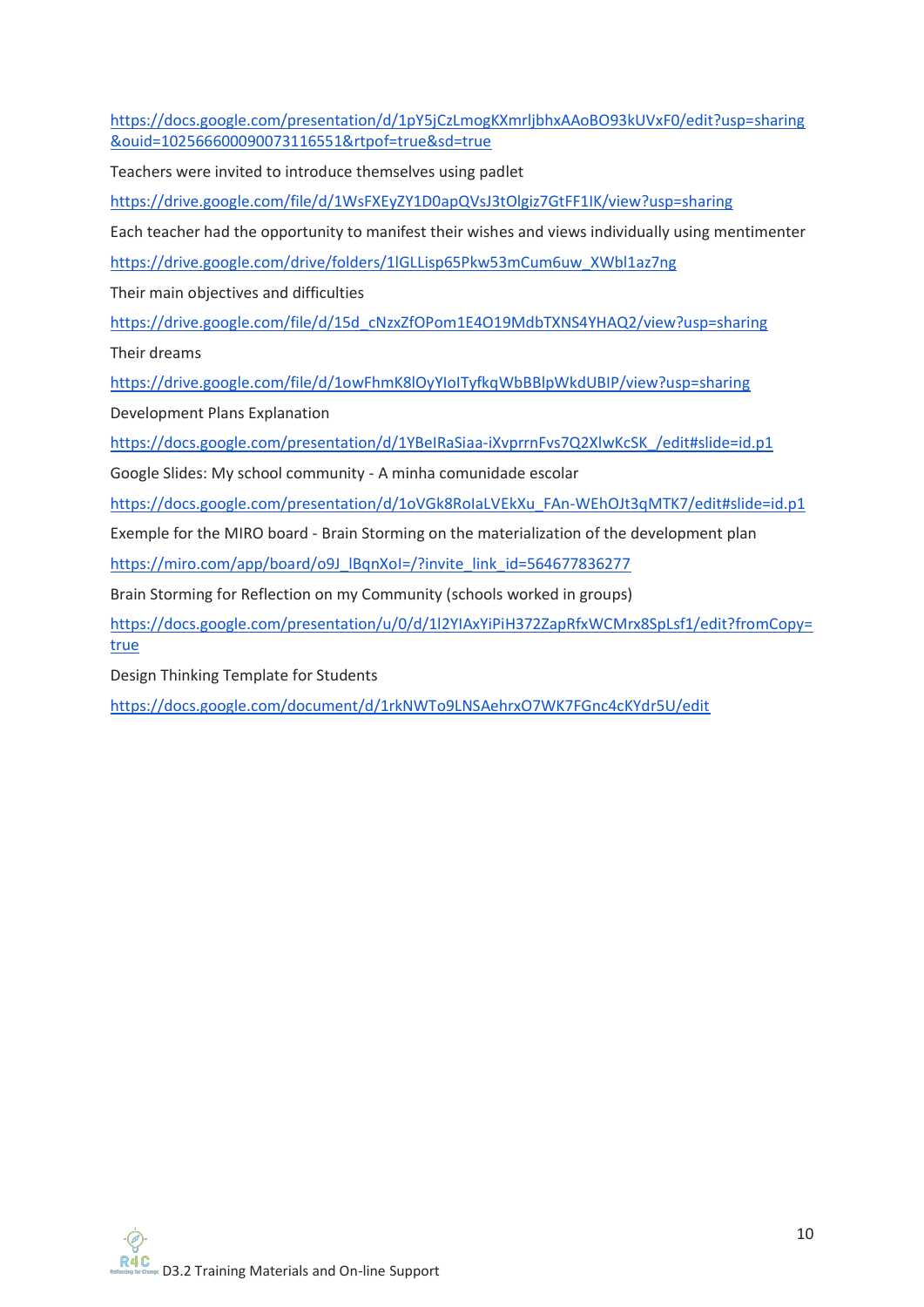# <span id="page-10-0"></span>**4. Material from Summer Schools**

The R4C consortium organised two International Professional Development Courses in July 2020 and in July 2021 These courses brought together school heads and teachers from the participating schools as well as school heads and teachers from other schools and different countries. Due to Covid-19 limitations to traveling, all summer schools took place online.

# <span id="page-10-1"></span>**4.1 "Towards an Open and e-Mature School" Summer School 2020**

More than 60 teachers from all over the world were introduced to an **integrated framework** fitting all the pieces together: providing mechanisms to monitor and assess the progress at different levels, introducing and helping to sustain a culture of change, supporting community and capacity building, providing tools and resources for innovative projects. The summer school took place 6-10 July 2020.



R4C community building being presented during the R4C 2020 online summer school

The summer school offered a series of webinars that included:

- The [Open Schooling Roadmap](https://esia.ea.gr/wp-content/uploads/2021/07/Open_Schooling_Roadmap.pdf)
- The [R4C School Innovation Model](https://portal.opendiscoveryspace.eu/sites/default/files/r4c_model_book_2020.pdf)
- Identifying the real needs of your school
- Using self-reflection tools to set up a roadmap and an innovation strategy that transforms [schools to innovative ecosystems](https://docs.google.com/presentation/d/1rSbvDNGYQEirK8d_izXeehy1b24dO_jG/edit?usp=sharing&ouid=103786836558019409263&rtpof=true&sd=true)
- [Introducing RRI Principles in your school projects](https://docs.google.com/presentation/d/1KsNIeZfwZkGP4EyfRNpNwJ7M-6OAvWyL/edit?usp=sharing&ouid=103786836558019409263&rtpof=true&sd=true)
- [The EU Digital Education Action Plan Snapshot](https://portal.opendiscoveryspace.eu/sites/default/files/the_eu_digital_education_action_plan_snapshot.pdf)

The summer school has been designed to promote the use of self-reflection tools as a vehicle to support innovation and systemic change in schools. It proposed an innovation support framework and a roadmap to schools seeking to introduce a change culture that ensures a meaningful uptake of sustainable innovation.

## <span id="page-10-2"></span>**4.2 "Towards an Open and e-Mature School" Summer School 2021**

The summer school that took place 5-9 July 2021, focused on the importance of self-reflection tools in the aim to foster sustainable e-maturity and openness in schools. 55 teachers participated and had the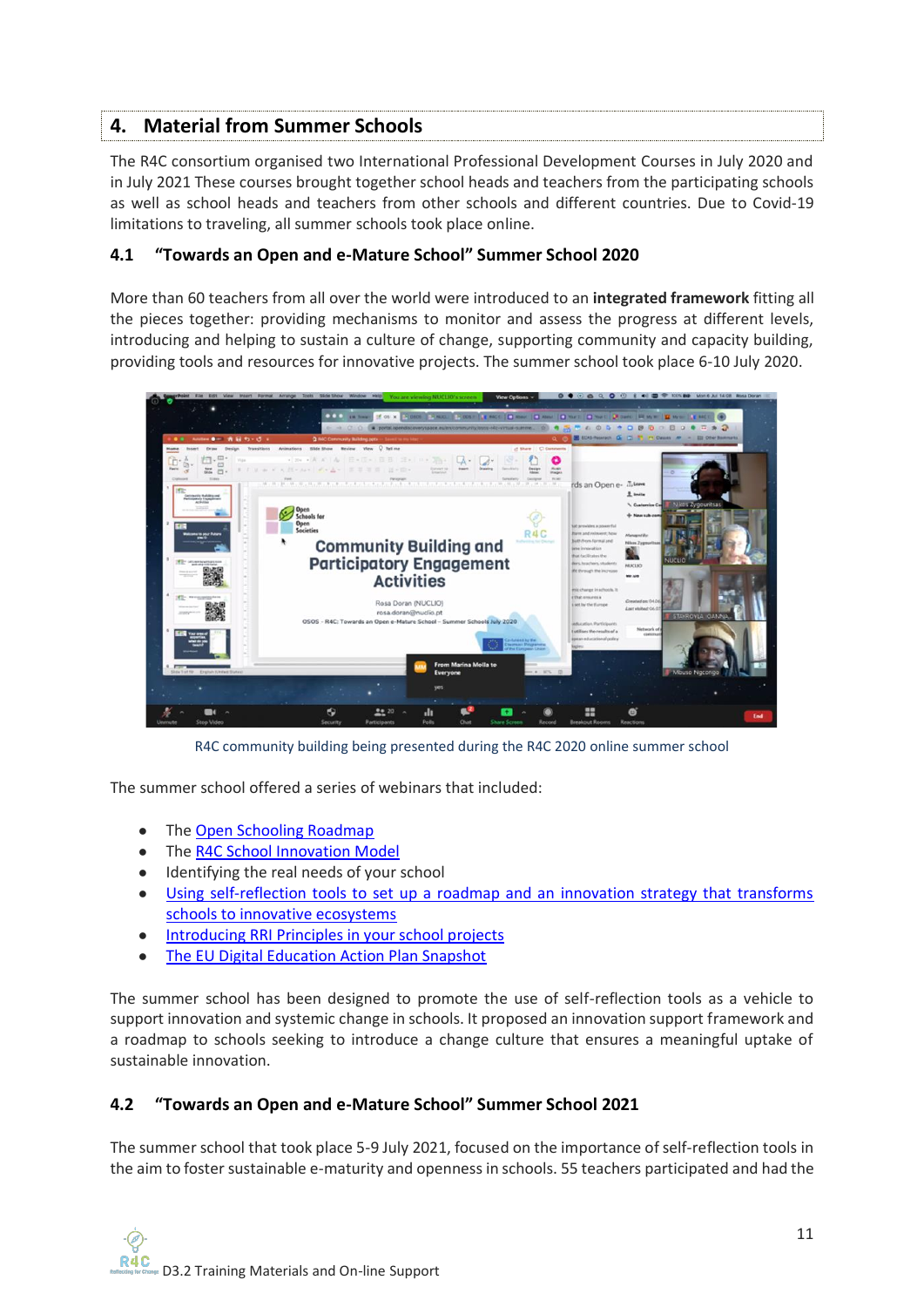opportunity to explore how schools may move from self-reflection to developing a comprehensive plan of action that utilizes the results of a self-evaluation exercise, but, crucially, in combination with fundamental principles and mechanisms of European educational policy for schools. Furthermore, the "Towards an Open and e-Mature School" Summer School presented the concept of Schools as Living Labs . Living labs are user-centred, open innovation ecosystems based on a systematic user co-creation approach integrating research and innovation processes in real life communities and settings. In the educational context, we engage the living lab methodology as a technique of crucial value in the heart of initiatives of open schools, which, in cooperation with other stakeholders, aspire to become agents of community well-being by creating new partnerships in their local communities.



The concept of schools as living labs being presented during the R4C 2021 online summer school

The summer school also presented the concept [of Digital Media Literacy for Active Citizenship to](https://drive.google.com/file/d/1wnLTZdua0e02rvu1CdpqqD28lqjf2TjP/view?usp=sharing)  [promote critical thinking and democratic values.](https://drive.google.com/file/d/1wnLTZdua0e02rvu1CdpqqD28lqjf2TjP/view?usp=sharing) Digital advances have brought new challenges for Europe's pupils, students and teachers. Algorithms used by social media sites and news portals can be powerful amplifiers of bias or fake news, while data privacy has become a key concern in the digital society. EU citizens, but above all young students are vulnerable to cyber bullying and harassment, predatory behaviour or disturbing online content.

Finally, the summer school discussed [Biomimicry,](https://docs.google.com/presentation/d/1LGwpayr3IrI6CO1phEv0-GBPGdZMHG83/edit#slide=id.p1) an interdisciplinary approach that uses living organisms as a model to meet the challenges of sustainable development (economic, environmental and social). It presented [ways for enhancing competences and awareness on biomimicry in the School](https://esia.ea.gr/wp-content/uploads/2021/07/Biomimicry_Activities_Book.pdf)  [Community,](https://esia.ea.gr/wp-content/uploads/2021/07/Biomimicry_Activities_Book.pdf) including students, parents, teachers and directors and Informal Science Education Providers, while reinforcing the sustainability principle in schools for the whole school community. Participants looked at [how schools can be supported in using these tools](https://docs.google.com/presentation/d/1BDCAi8a4jFXLDSRl2Vx6UGv4zHdvmt_5/edit#slide=id.p5) to understand the current position of the organisation and build on the results to define and implement suitable action plans by applying a step by step support mechanism for school heads and teachers. In thi[s link](https://drive.google.com/drive/folders/192-rz1VqPbLNgryty5bIgTObKKEbdNrv?usp=sharing) we have collected the recordings of all sessions of the summer school as well as all the presentations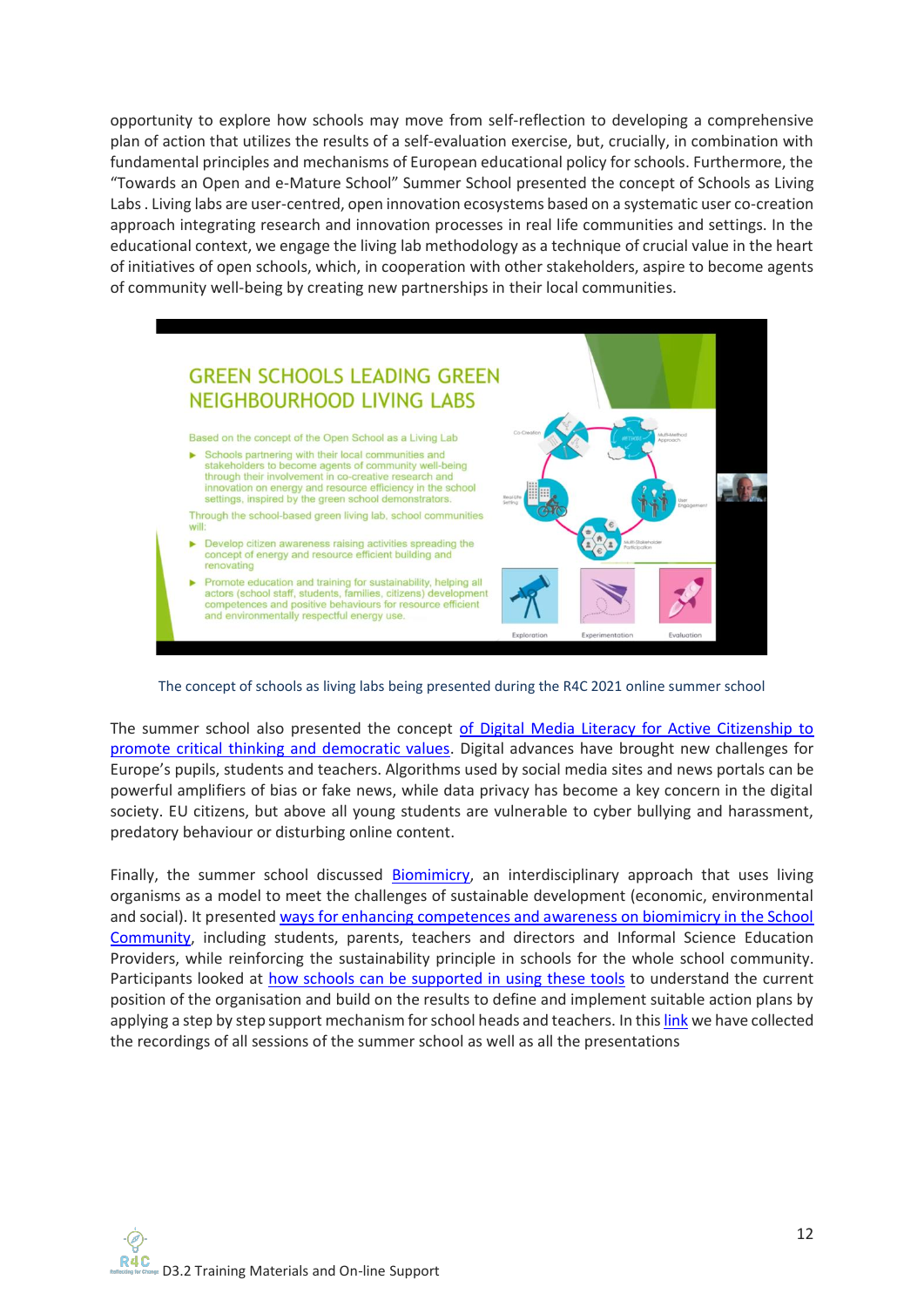# <span id="page-12-0"></span>**5. Material from synergies with affiliated projects**

The R4C project through affiliation activities has created a European-wide network of interested schools/teachers, research institutions, and other stakeholders that were regularly informed about project developments, invited in project activities, exchanged results and to participated in events. The R4C project has collaborated with the following European funded projects in supporting schools and educators to foster school innovation on implementation level

## <span id="page-12-1"></span>**DIMELI4AC**

|                             | R4C organized common training activities (webinars) with the Erasmus+ project<br>DIMELI4AC which pioneers to develop pilot-test and evaluate a tool kit which<br>supports schools to establish their own DIGITAL MEDIA LITERACY ACTION PLAN. |
|-----------------------------|----------------------------------------------------------------------------------------------------------------------------------------------------------------------------------------------------------------------------------------------|
| $D$ IMELI $\mathbb{Z}_k$ AC | Comparative Report: Digital Media Literacy at School                                                                                                                                                                                         |
|                             | DIMELI@SCHOOL Competence Framework: this instrument contains a list of<br>specific skills that are considered essential to become a responsible digital citizen                                                                              |
|                             | DIMELI@SCHOOL Learning Pack: collection of resources for the acquisition of<br><b>Digital Citizenship skills</b>                                                                                                                             |

#### <span id="page-12-2"></span>**InSTEAM**

| Education with Online Labs | R4C collaborated with the Erasmus+ project InSTEAM and included the<br>components of inclusion and STEAM education produced within the project<br>InSTEAM in training activities. Several groups of teachers in Portugal used this<br>approach to engage their students in the development of community projects<br>related to Climate Change and the importance of recycling and renewable energy.<br>implementation The InSTEAM project aims to create a series of learning resources<br>that allow for more individualized, inclusive and personalized STEAM (Science,<br>Technology, Engineering, Arts and Mathematics) learning. The goal is to establish<br>pathways for inclusive, innovative and interdisciplinary environmental STEAM<br>education that reduces disparities in access to and engagement with digital STEAM<br>education.<br>inSTEAM inclusive learning scenario in the form of Inquiry Learning Spaces (ILSs) |
|----------------------------|----------------------------------------------------------------------------------------------------------------------------------------------------------------------------------------------------------------------------------------------------------------------------------------------------------------------------------------------------------------------------------------------------------------------------------------------------------------------------------------------------------------------------------------------------------------------------------------------------------------------------------------------------------------------------------------------------------------------------------------------------------------------------------------------------------------------------------------------------------------------------------------------------------------------------------------|

# <span id="page-12-3"></span>**Raising awareness about natural disasters through the development of best practices and serious games (rAn)**

| R4C collaborated with the Erasmus+ project rAn in providing to schools and<br>teachers innovative resources to develop projects that address their needs based<br>on the R4C School Innovation Model. Schools opted to the topic of natural<br>disasters taking advantage of the resources produced within the Raising<br>Awareness for Natural Disaster Project. The rAn project aimed at assisting children<br>at primary education to cope with emergency situations, by developing a serious<br>game for raising their awareness about natural disasters and emergency<br>preparedness. The main objective of the game is for the player to survive a disaster<br>and develop a resilient community in view of periodic geological hazards. The<br>serious game is based on a dynamic storyboard supported by interactive elements<br>such as quizzes, puzzles and mini-games. Along with the serious game, rAn<br>developed a Facilitator's Guide which provides a full overview of all the serious<br>game features. |
|----------------------------------------------------------------------------------------------------------------------------------------------------------------------------------------------------------------------------------------------------------------------------------------------------------------------------------------------------------------------------------------------------------------------------------------------------------------------------------------------------------------------------------------------------------------------------------------------------------------------------------------------------------------------------------------------------------------------------------------------------------------------------------------------------------------------------------------------------------------------------------------------------------------------------------------------------------------------------------------------------------------------------|
| rAn Learning Methodologies Framework                                                                                                                                                                                                                                                                                                                                                                                                                                                                                                                                                                                                                                                                                                                                                                                                                                                                                                                                                                                       |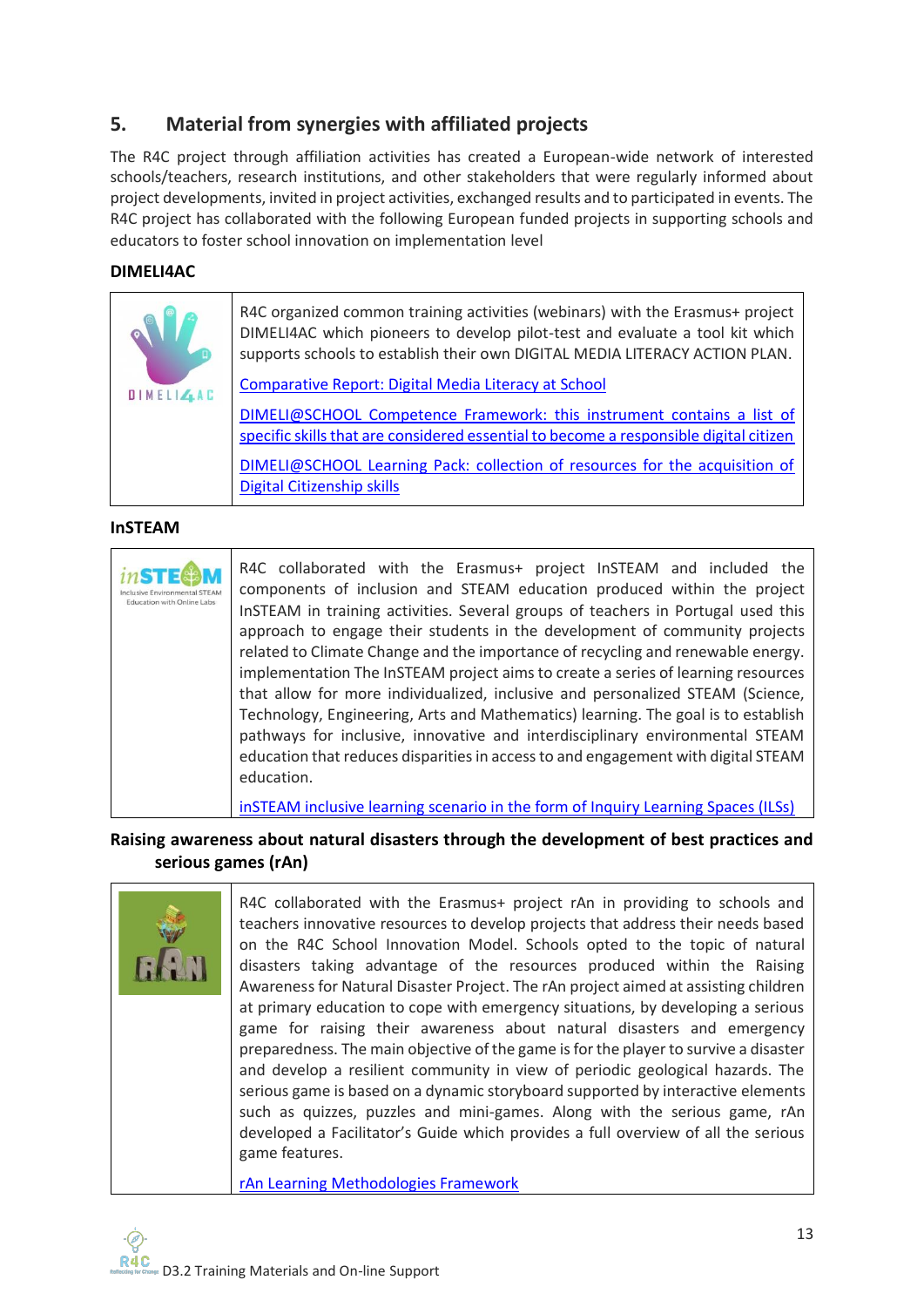# <span id="page-13-0"></span>**Polar Star**

| <b>POLAR</b> | R4C collaborated with the Erasmus+ project in providing ideas and resources to<br>schools resources to develop projects that address their needs based on the R4C<br>School Innovation Model. The Polar Star description for STEAM interventions was<br>the choice of teachers that took the astronomy route as a means to promote<br>interdisciplinary learning opportunities for the students while developing their<br>community interventions. Polar Star brings together state-of-the-art learning<br>pedagogies and combine them with exciting activities that focus on contemporary<br>science, thus helping teachers to introduce STEAM successfully in their class. At<br>the same time the project focuses on the development of students' key skills and<br>competences as well as deepening their knowledge of fundamental science<br>principles, increasing their appreciation of science and technology and their role<br>in todays' societies. The project team combines innovative learning techniques<br>like inquiry learning and the design thinking approach along with other cutting-<br>edge educational tools into one seamless methodology, that will allow teachers to<br>shift towards a student-centered type of teaching. |
|--------------|-------------------------------------------------------------------------------------------------------------------------------------------------------------------------------------------------------------------------------------------------------------------------------------------------------------------------------------------------------------------------------------------------------------------------------------------------------------------------------------------------------------------------------------------------------------------------------------------------------------------------------------------------------------------------------------------------------------------------------------------------------------------------------------------------------------------------------------------------------------------------------------------------------------------------------------------------------------------------------------------------------------------------------------------------------------------------------------------------------------------------------------------------------------------------------------------------------------------------------------------------------|
|              | <b>Polar Star Training Materials</b>                                                                                                                                                                                                                                                                                                                                                                                                                                                                                                                                                                                                                                                                                                                                                                                                                                                                                                                                                                                                                                                                                                                                                                                                                  |
|              | <b>Polar Star Assessment Toolkit</b>                                                                                                                                                                                                                                                                                                                                                                                                                                                                                                                                                                                                                                                                                                                                                                                                                                                                                                                                                                                                                                                                                                                                                                                                                  |
|              | <b>Polar Star activities kit</b>                                                                                                                                                                                                                                                                                                                                                                                                                                                                                                                                                                                                                                                                                                                                                                                                                                                                                                                                                                                                                                                                                                                                                                                                                      |

# <span id="page-13-1"></span>**Space EU**

| R4C collaborated with the Erasmus+ project Space EU on the exhibition "Step into<br>Space" whichopened its gates to students and teachers of all levels from Monday,<br>November 23, 2020. It presents key points of space conquest, the applications of<br>space technology in our daily lives, how satellites are used for monitoring weather<br>phenomena, the natural environment and the impact of human activity and much<br>more. We talk to visitors about spacecraft traveling beyond the boundaries of the<br>solar system in search of new worlds. How could we communicate with them? In<br>which language; |
|-------------------------------------------------------------------------------------------------------------------------------------------------------------------------------------------------------------------------------------------------------------------------------------------------------------------------------------------------------------------------------------------------------------------------------------------------------------------------------------------------------------------------------------------------------------------------------------------------------------------------|
| Young visitors are invited to design the cover of their own space science magazine<br>at the end of the visit. Selected covers will be permanently "installed" in the<br>virtual exhibition. The experience of visiting the virtual world can be transferred<br>to students via the internet using a communication platform. The duration of the<br>visit is from 45 to 60 minutes. The virtual world exhibition can be found in Second<br>Life at the address:                                                                                                                                                         |
| https://maps.secondlife.com/secondlife/DBC%20Research/119/240/26                                                                                                                                                                                                                                                                                                                                                                                                                                                                                                                                                        |
| R4C has offered guided tour to schools via the Webex communication platform<br>(invited by educators as speakers / guides through their school accounts) or via<br>the Zoom platform. spaceEU is a European-funded project that fosters a young,<br>creative and inclusive European space community                                                                                                                                                                                                                                                                                                                     |
| spaceEU implements an exciting space outreach and education programme to<br>spark the interest of young people in STEAM (Science, Technology, Engineering,<br>Arts and Maths), and to encourage them to consider space-related careers. The<br>project inspires and broadens young minds, develops a sense of European and<br>global citizenship, and through our shared human relationship with space, fosters<br>long-term partnerships between people from different countries and cultural                                                                                                                          |